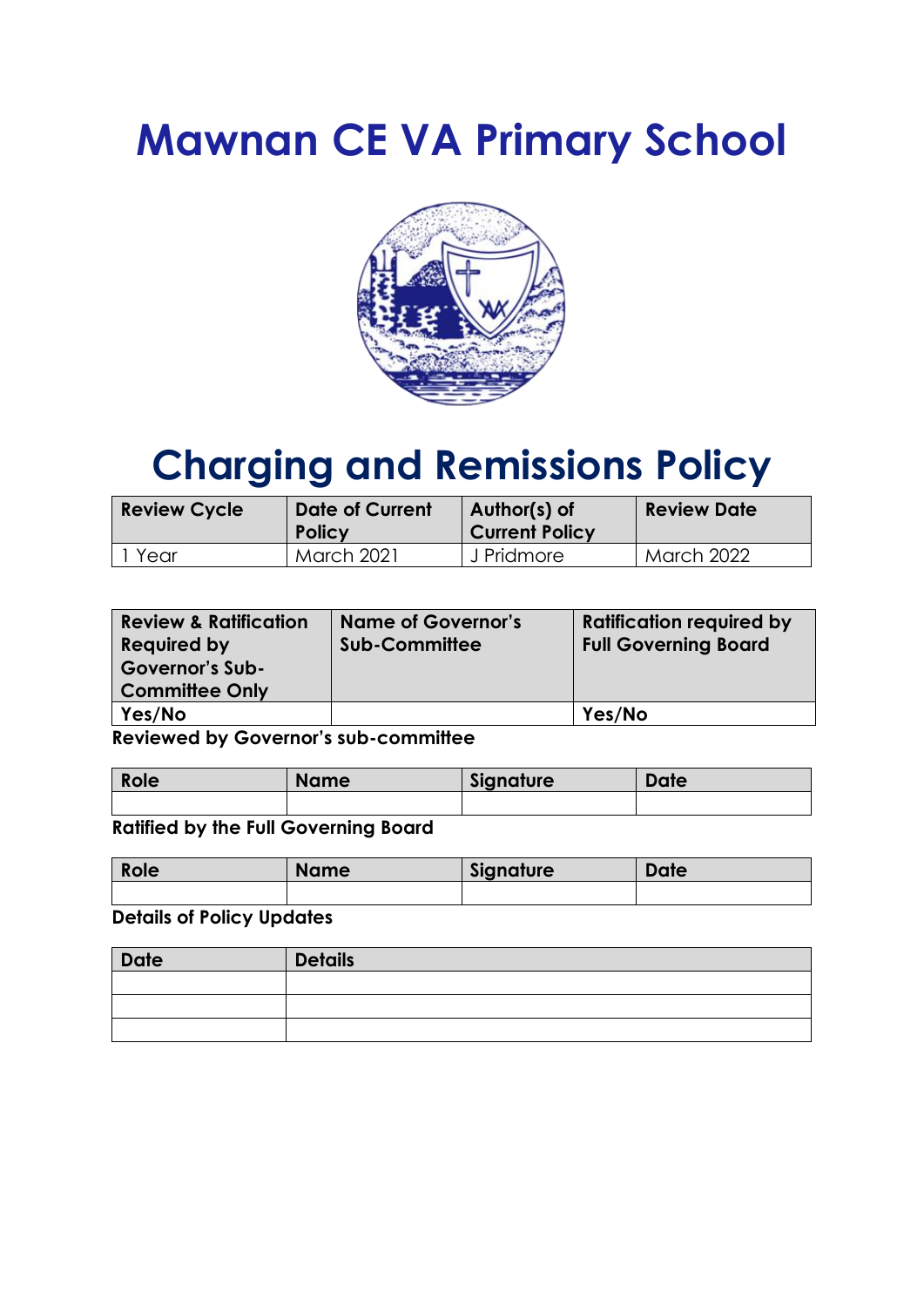### **Contents:**

[Statement of intent](#page-1-0)

- 1. [Legal framework](#page-1-1)
- 2. Charging for education
- 3. [Voluntary contributions](#page-2-0)
- 4. [Music tuition](#page-2-1)
- 5. [Transport](#page-2-2)
- 6. [Residential visits](#page-3-0)
- 7. [Damaged or lost items](#page-3-1)
- 8. [Remissions](#page-3-2)
- 9. [School trip refunds](#page-4-0)

#### <span id="page-1-0"></span>● **Statement of intent**

Mawnan C of E VA is committed to ensuring equal opportunities for all pupils, regardless of financial circumstances, and has established the following policy and procedures to ensure that no child is discriminated against by our offering of school trips, activities and educational extras.

In addition, we are committed to adhering to legal requirements regarding charging for school activities, and meeting all statutory guidance provided by the DfE.

#### <span id="page-1-1"></span>**1. Legal framework**

- 1.1. This policy will have consideration for, and be compliant with, the following legislation and statutory guidance:
	- Education Act 1996
	- The Charges for Music Tuition (England) Regulations 2007
	- DfE (2018) 'Charging for school activities'
	- DfE (2020) 'Governance handbook'

#### **2. Charging for education**

- 2.1. We will not charge parents for:
	- Admission applications.
	- Education provided during school hours.
	- Education provided outside school hours if it is part of the national curriculum, part of a syllabus for a prescribed public examination that the pupil is being prepared for by the school, or part of RE.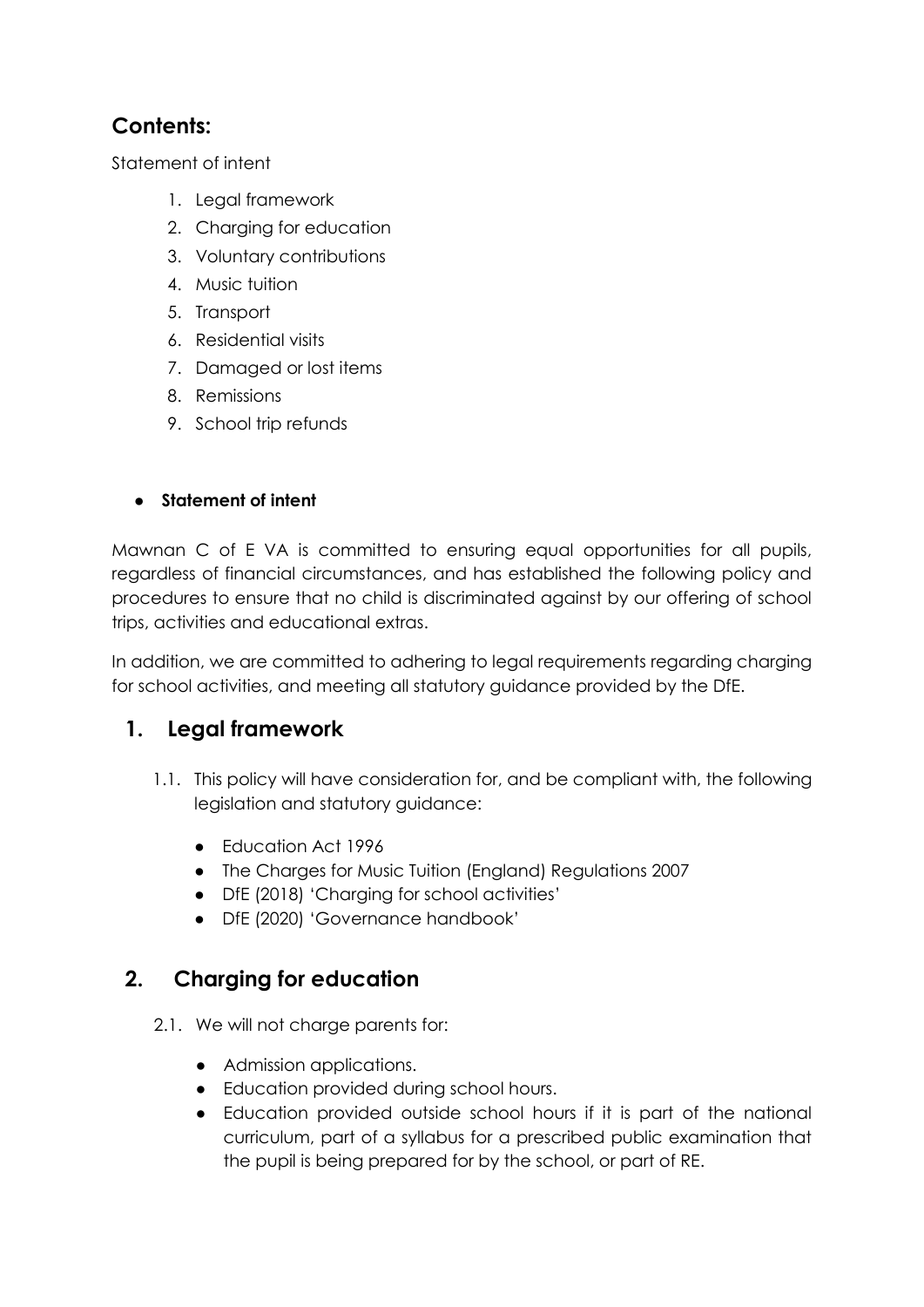- Instrumental or vocal tuition, unless provided at the request of the pupil's parents.
- 2.2. We may charge parents for the following:
	- Materials, books, instruments or equipment, where they desire their child to own them
	- Optional extras
	- [Music tuition](#page-2-1) (in certain circumstances)
	- Vocational tuition (in certain circumstances)
	- Use of community facilities

# <span id="page-2-0"></span>**3. Voluntary contributions**

- 3.1. The school may, from time-to-time, ask for voluntary contributions towards the benefit of the school or school activities. If an activity cannot be funded without voluntary contributions, the school will make this clear to parents at the outset. The school will also make it clear that there is no obligation for parents to make a contribution, and notify parents whether assistance is available.
- 3.2. No pupil will be excluded from an activity simply because their parents are unwilling or unable to pay. If a parent is unwilling or unable to pay, their child will still be given an equal opportunity to take part in the activity. If insufficient voluntary contributions are raised to fund an activity, and the school cannot fund it via another source, the activity will be cancelled.
- 3.3. The school will strive to ensure that parents do not feel pressurised into making voluntary contributions.

# <span id="page-2-1"></span>**4. Music tuition**

4.1. Music tuition is the only exception to the rule that all education provided during school hours must be free. The Charges for Music Tuition (England) Regulations 2007 allow for charges to be made for vocal or instrumental tuition provided either individually or to groups of any size – provided that the tuition is at the request of the pupil's parents.

#### <span id="page-2-2"></span>**5. Transport**

- 5.1. The school will not charge for:
	- Transporting registered pupils to or from the school premises, where the LA has a statutory obligation to provide the transport.
	- Transporting registered pupils to other premises where the governing board or LA has arranged for pupils to be educated.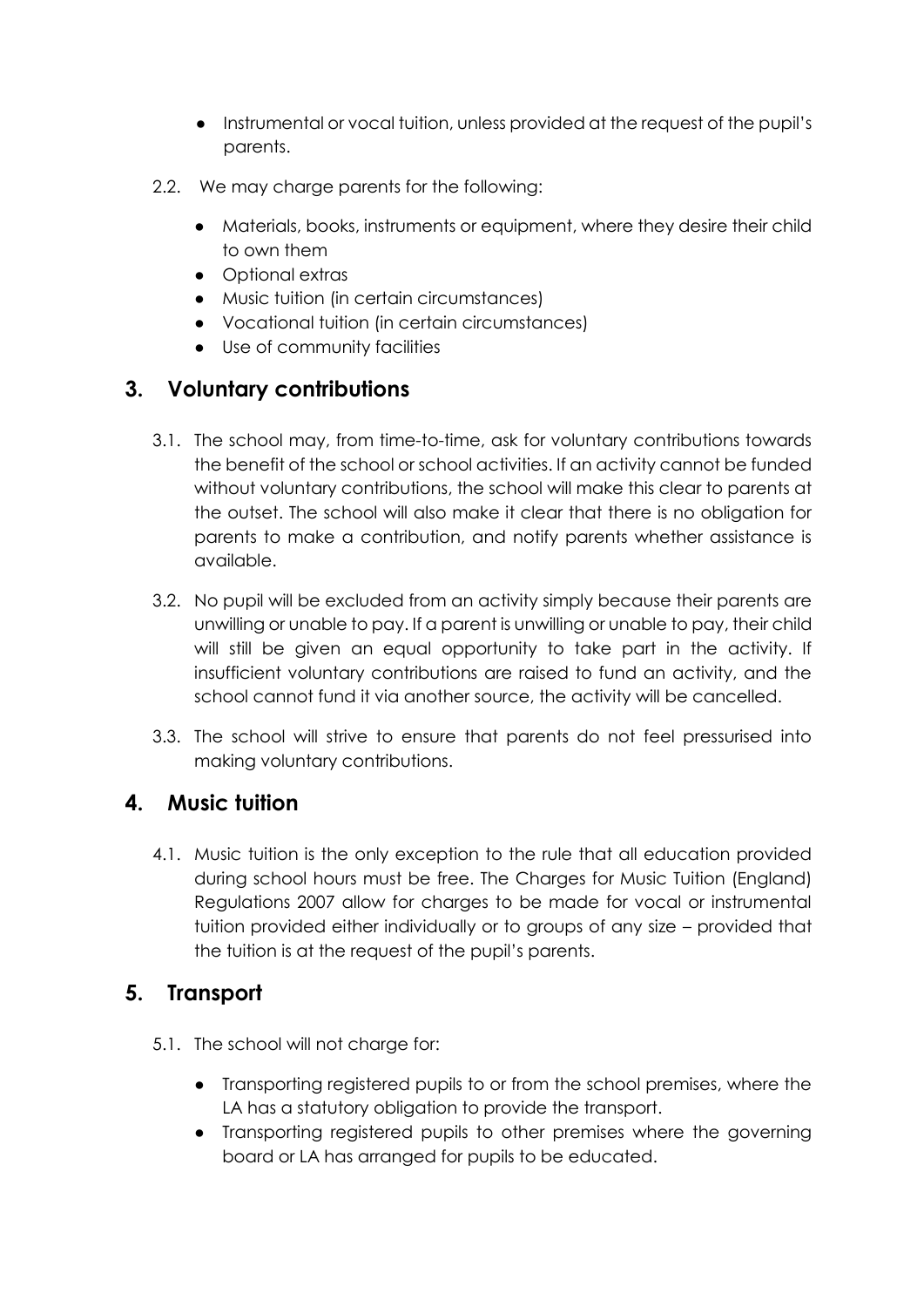- Transporting pupils to meet an examination requirement when they have been prepared for the examination at the school.
- Transport provided for an educational visit.

#### <span id="page-3-0"></span>**6. Residential visits**

- 6.1. The school will not charge for:
	- Education provided on any visit that takes place during school hours.
	- Education provided on any visit that takes place outside school hours if it is part of the national curriculum, part of a syllabus for a prescribed public examination that the pupil is being prepared for at the school, or part of RE.
	- Supply teachers to cover for teachers accompanying pupils on visits.
- 6.2. The school may charge for board and lodging, but the charge will not exceed the actual cost.
- 6.3. Parents will be exempt from board and lodging costs if they can prove that they are in receipt of one or more of the following benefits:
	- Income Support
	- Income-based Jobseeker's Allowance
	- Income-related Employment and Support Allowance
	- Support under part VI of the Immigration and Asylum Act 1999
	- The guaranteed element of State Pension Credit
	- Child Tax Credit, provided that they are not also entitled to Working Tax Credit and have an annual gross income of no more than £16,190
	- Working Tax Credit run-on paid for four weeks after they stop qualifying for Working Tax Credit
	- Universal Credit if they apply on or after 1 April 2018, their household income must be less than £7,400 a year (after tax and not including any benefits they receive)

#### <span id="page-3-1"></span>**7. Damaged or lost items**

7.1. The school may charge parents for the cost of replacing items broken, damaged or lost due to their child's behaviour. Parents will not be taken to court for failure to pay such costs.

#### <span id="page-3-2"></span>**8. Remissions**

8.1. The school has set aside a small fund to enable parents in financial difficulty to send their children on visits and activities. The funding is limited and there is no guarantee that all requests can be met. Assistance will be allocated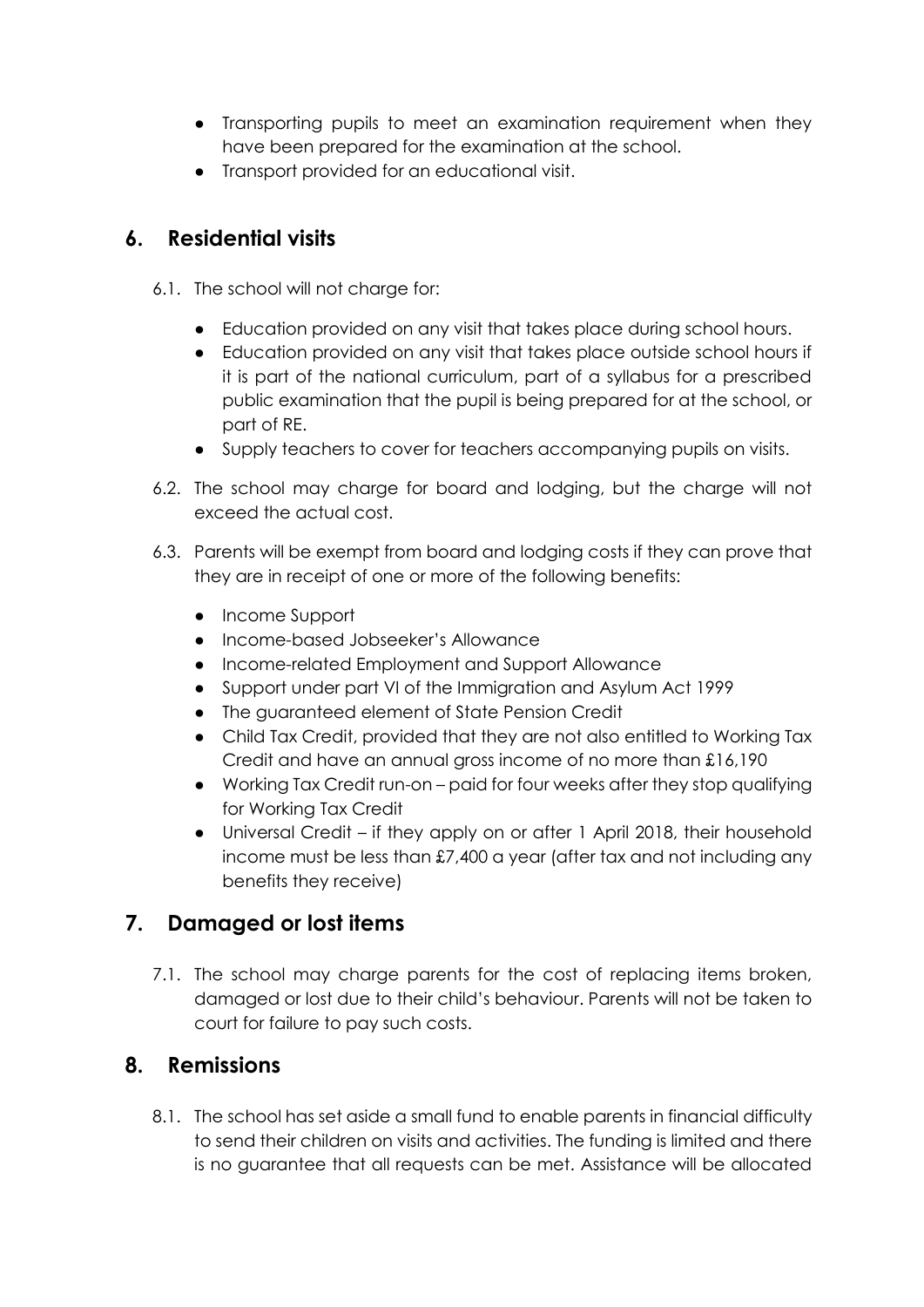on a needs basis, and if the full cost of the trip or activity cannot be met through assistance funding and voluntary contributions, the trip or activity will be cancelled.

- 8.2. Parents in receipt of any of the following benefits may request assistance with the costs of activities:
	- Income Support
	- Income-based Jobseeker's Allowance
	- Income-related Employment and Support Allowance
	- Support under part VI of the Immigration and Asylum Act 1999
	- The guaranteed element of State Pension Credit
	- Child Tax Credit, provided that they are not also entitled to Working Tax Credit and they have an annual gross income of no more than £16,190
	- Working Tax Credit run on paid for four weeks after they stop qualifying for Working Tax Credit.
	- Universal Credit if they apply on or after 1 April 2018, their household income must be less than £7,400 a year (after tax and not including any benefits they receive)
- 8.3. To request assistance, parents should contact the Headteacher.

#### <span id="page-4-0"></span>**9. School trip refunds**

- 9.1. All initial deposits for school trips will be non-refundable. Parents will be informed of this when they are provided with initial information about the trip.
- 9.2. In the event that the school has to cancel a trip due to foreseen circumstances, parental contributions will be refunded.
- 9.3. In the event that a school trip is cancelled due to unforeseen circumstances, it is at the Headteacher's discretion as to whether a refund is given to parents. The headteacher will consult the governing board on the matter, taking into account the cost to the school, including alternative provision cost.
- 9.4. In the event that a school trip is postponed due to unforeseen circumstances, it is at the headteacher's discretion as to what happens with the parental contributions for the trip. The headteacher will discuss options with the governing board, which could include carrying forward the money until the trip takes place, transferring the money to another trip, or refunding parents.
- 9.5. In the event that the decision is made to postpone a trip due to foreseen circumstances, it is at the headteacher's discretion as to what happens with the parental contributions for the trip. The headteacher will discuss options